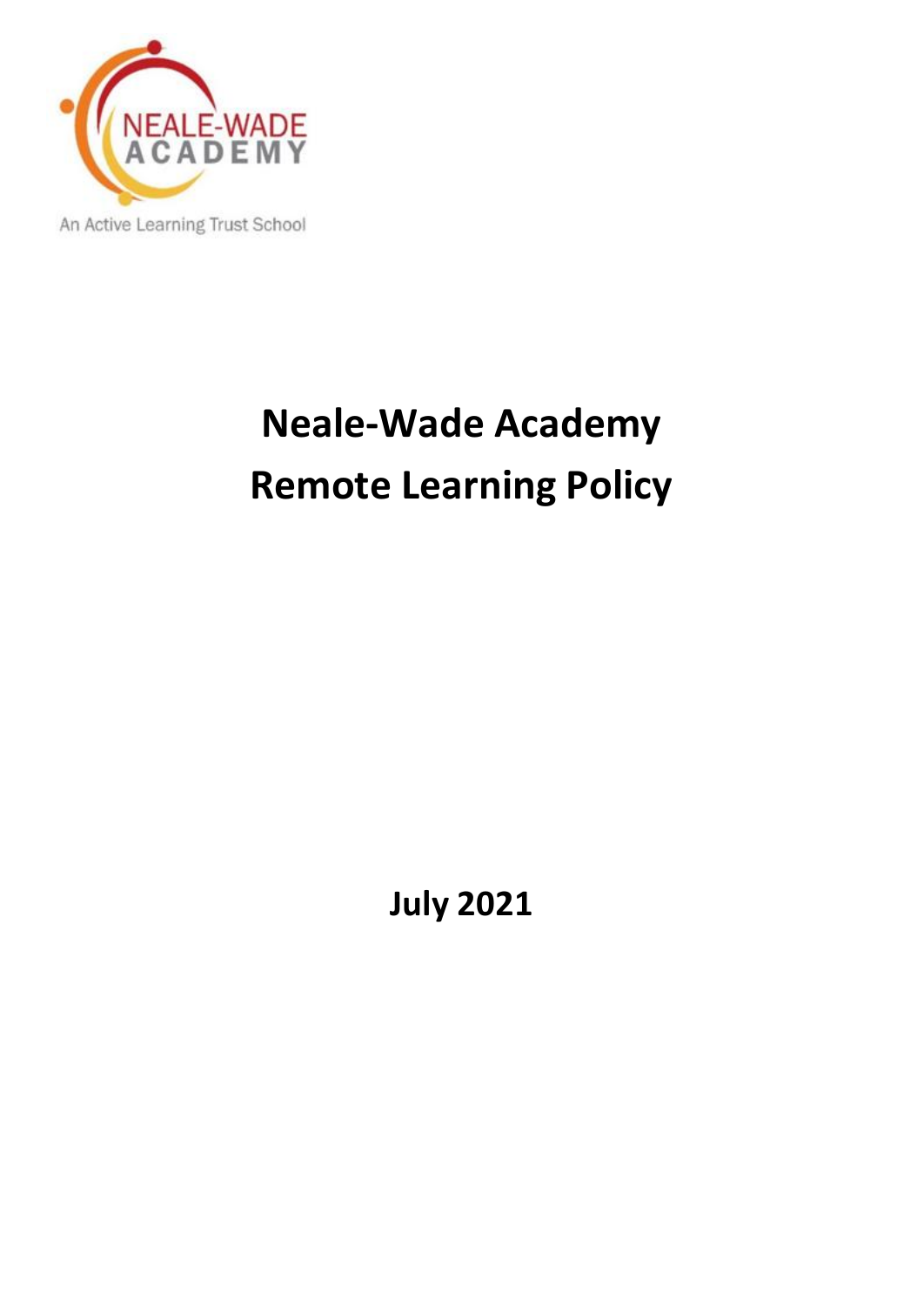| <b>DOCUMENT NO:</b>            | <b>NWA001</b>                                                                                                                                                                                                                          |
|--------------------------------|----------------------------------------------------------------------------------------------------------------------------------------------------------------------------------------------------------------------------------------|
| Lead                           | J Rowland                                                                                                                                                                                                                              |
| author/initiator(s):           |                                                                                                                                                                                                                                        |
|                                |                                                                                                                                                                                                                                        |
| <b>Contact email</b>           | jrowland@neale-wade.org                                                                                                                                                                                                                |
| address:                       | governors@neale-wade.org                                                                                                                                                                                                               |
| Developed by:                  | J Rowland                                                                                                                                                                                                                              |
| <b>Approved by:</b>            |                                                                                                                                                                                                                                        |
| <b>Approval Date:</b>          | <b>July 2021</b>                                                                                                                                                                                                                       |
| <b>Review Date:</b>            | <b>July 2022</b>                                                                                                                                                                                                                       |
| <b>Version No:</b>             | $\overline{2}$                                                                                                                                                                                                                         |
| <b>Review Timetable:</b>       |                                                                                                                                                                                                                                        |
| <b>Review:</b>                 | The document should be reviewed by a nominated member of staff<br>and updated annually if required; after ratification or earlier if<br>there is any new local or national guidance, changes in process,<br>curriculum or legislation. |
| <b>Purpose of</b><br>Document: | To give guidance on remote learning activities and to insure high<br>standards are maintained.                                                                                                                                         |
| Implementation:                | The procedures will be accessed via the Staff Share on the V Drive<br>and accessible on the Neale-Wade Academy website                                                                                                                 |
| <b>Dissemination:</b>          | The procedures will be available to all staff, teaching and non-<br>teaching as well as on the school website for review by the public.                                                                                                |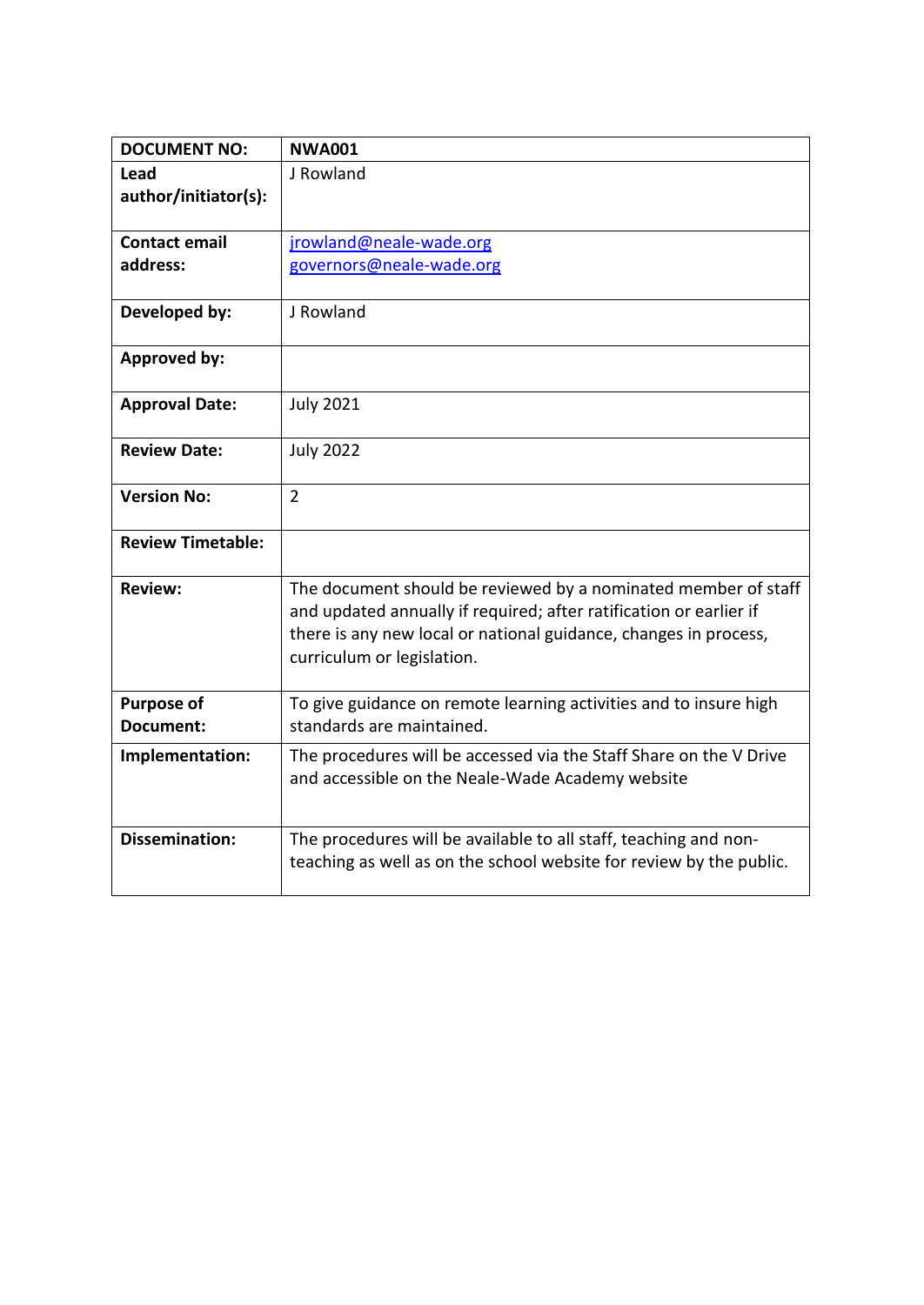# **Statement of intent**

At Neale-Wade Academy, we understand the need to continually deliver high quality education, including during periods of remote learning – whether for an individual pupil or many. We recognise the importance of maintaining high expectations in all areas of school life and ensuring that all pupils have access to the learning resources and support they need to succeed.

Through the implementation of this policy, we aim to address how the school intends to deliver learning remotely when a pupil is not able to access school due to the COVID-19 pandemic.

Our aim is to:

- Minimise the disruption to pupils' education and the delivery of the curriculum in the event that pupils are absent from school due to COVID-19.
- Ensure provision is in place so that all pupils have access to high quality learning resources and teaching support
- Ensure all pupils have the provision they need to complete their work to the best of their ability, and to remain happy, healthy, and supported during periods of remote learning.
- Enable teachers to ensure that their workload is managed and that they are suitably trained and experienced in the delivery of remote learning platforms.
- Ensure robustsafeguarding, privacy and data security measures continue to be in effect during the period of remote learning.

## **Safeguarding**

At Neale-Wade Academy, we are committed to safeguarding and promoting the welfare of all children, in line with the duty placed on us by section 175 of the Education Act 2002. We strongly believe that all children have the right to feel safe and to be protected from physical, sexual or emotional abuse and neglect.

Safeguarding the welfare of children is **everyone's** responsibility. **Everyone** who comes into contact with children has a role to play in safeguarding them. During periods of remote learning, staff and parents alike must ensure that the child does not access inappropriate resources, sites or content.

All pupils, staff, parents and governors will have read and signed our school Acceptable Use Policies. Staff will at all times work within the schools Code of Conduct for Adults.

Adults must also ensure that any digital resources made available to families, or returning completed tasks, are safe and do not compromise the professional conduct or standards expected at Neale-Wade Academy. Adults recording teaching input and explanation videos from home should be dressed appropriately and should ensure that the background setting is suitable (e.g. not in a bedroom area)

All communication between children and adults, whilst pupils are learning at home, should take place via school email accounts or Microsoft Teams only. Adults should not communicate with pupils via their own personal social media accounts and no images of pupils should be emailed.

Any breaches must be immediately reported to our Designated Safeguarding Lead Hilary Hitch by emailing hhitch@neale-wade.org with brief details.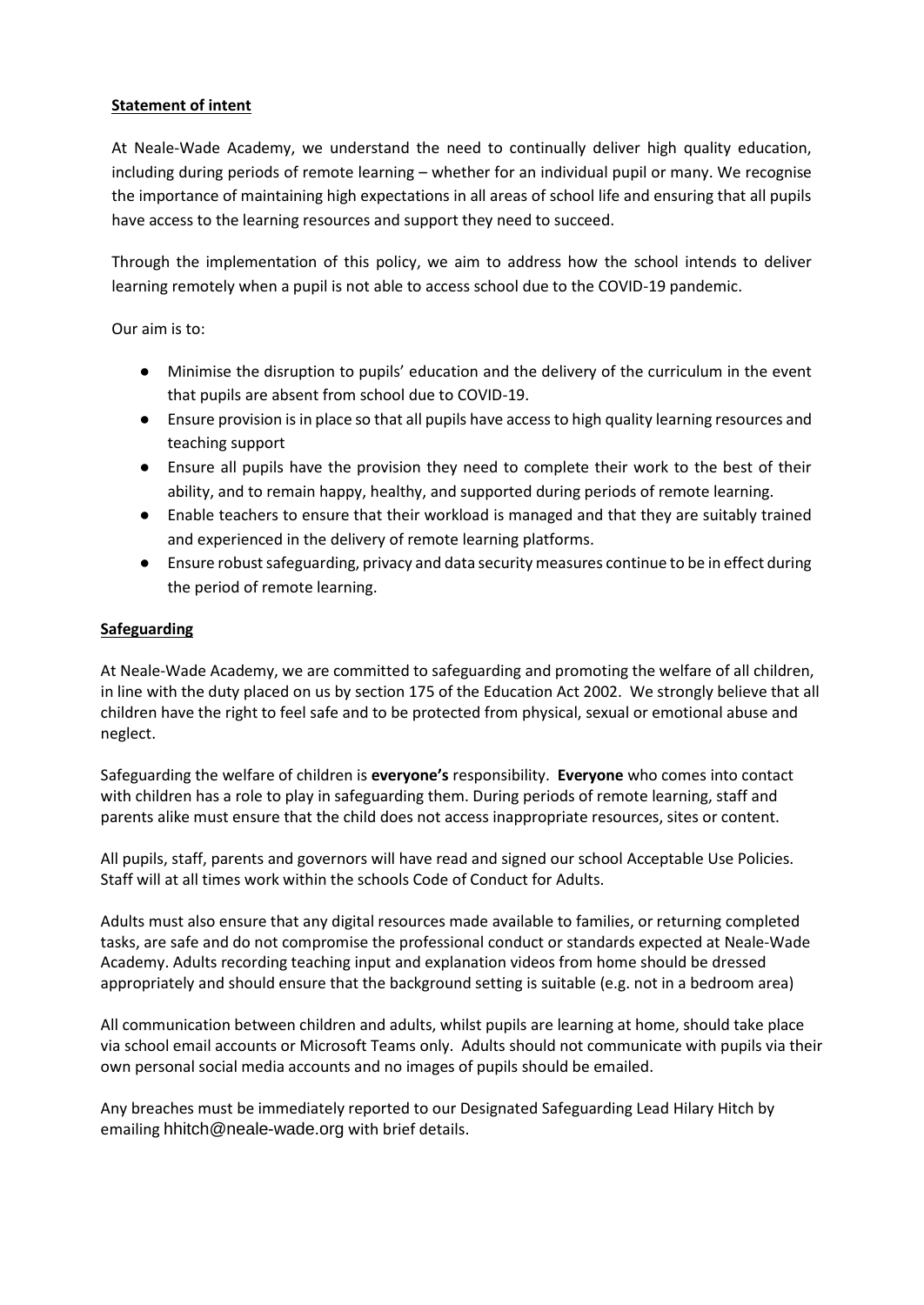# **Philosophy**

Neale-Wade Academy is committed to working in close partnership with families and recognises each family is unique. This plan complies with the expectations and principles outlined in the DFE document [Guidance for Full Opening of Schools](https://www.gov.uk/government/publications/actions-for-schools-during-the-coronavirus-outbreak/guidance-for-full-opening-schools#res) and offers remote learning opportunities for all children. We acknowledge that some households have limited access to devices and will require hard-copies of work and resources. Neale Wade Academy will be as supportive as is practically possible to enable every child to continue to learn during any periods of school closure or when a child is unable to attend.

In the event that a pupil is not able to attend school, as a result of the COVID-19 pandemic, pupils will be provided with an education remotely and will be expected to engage in the home learning activities on offer. The only exception will be made under the circumstance that a pupil is unwell themselves.

Remote learning will be provided when a child is absent due to Covid-19 related reasons, these include:

- 1. A child who is absent because they are; displaying COVID symptoms, awaiting COVID test results, part of a household which is required to self-isolate.
- 2. A child's whole bubble is not permitted to attend school because they, or another member of their bubble, have tested positive for Covid-19.
- 3. The school is closed to all pupils as part of government wider lockdown measures.

| <b>Response Level</b>                                                                                                                                                                                                                                                                                            | <b>Remote Learning Offer</b>                                                                                                                                                                                                                                                                                                                                                                                                                                                    | <b>Safeguarding</b>                                                                                                                                                                                                                                                               | <b>Free School</b><br><b>Meals</b>                                                                                                                                                                             |
|------------------------------------------------------------------------------------------------------------------------------------------------------------------------------------------------------------------------------------------------------------------------------------------------------------------|---------------------------------------------------------------------------------------------------------------------------------------------------------------------------------------------------------------------------------------------------------------------------------------------------------------------------------------------------------------------------------------------------------------------------------------------------------------------------------|-----------------------------------------------------------------------------------------------------------------------------------------------------------------------------------------------------------------------------------------------------------------------------------|----------------------------------------------------------------------------------------------------------------------------------------------------------------------------------------------------------------|
| 1. School response<br>when a child is absent<br>because they are;<br>displaying COVID<br>symptoms, awaiting<br><b>COVID test results, or</b><br>are part of a<br>household which is<br>required to self-<br>isolate.<br><b>Attendance officer to</b><br>send Self-isolation<br>instruction letter to<br>parents. | Subjects will provide a weekly<br>menu of learning opportunities that<br>are aligned to the topics, skills and<br>knowledge that is being taught in<br>school.<br>These will be accessible Foldr and<br>Microsoft Teams.<br>Pupils will be provided with login<br>details MyMaths, and GCSE-pod.<br>Exercise books and pens will be<br>provided if requested by<br>parents/carers. Requests to be<br>directed to year office and<br>resources made available for<br>collection. | Progress Leader/<br>Pastoral Assistant/<br>Attendance officer<br>to make contact<br>on the telephone<br>with the pupil<br>every 2 days in<br>order to check in<br>on wellbeing and<br>engagement with<br>home learning<br>activities.<br>Any concerns to be<br>passed to the DSL. | A weekly<br>voucher to<br>be provided<br>for any child<br>who is<br>entitled to<br>free school<br>meals.<br>Parents to<br>notify the<br>academy<br>Finance<br>team on day<br>3 of the<br>student's<br>absence. |
| 2. A child's whole<br>bubble is not<br>permitted to attend<br>school because they,<br>or another member of<br>their bubble, have<br>tested positive for<br>Covid-19<br>or                                                                                                                                        | Staff will deliver lessons virtually via<br>Microsoft Teams to their classes<br>following the timetable as planned.<br>Lessons will include the taking of a<br>register, directed teaching, setting<br>of tasks and task completion time<br>along with verbal feedback when<br>appropriate. Students will be                                                                                                                                                                    | Any concerns<br>shared by parents<br>or pupils reported<br>to the class<br>teacher or class<br>teaching assistant<br>should be<br>recorded on<br>MyConcern along                                                                                                                  |                                                                                                                                                                                                                |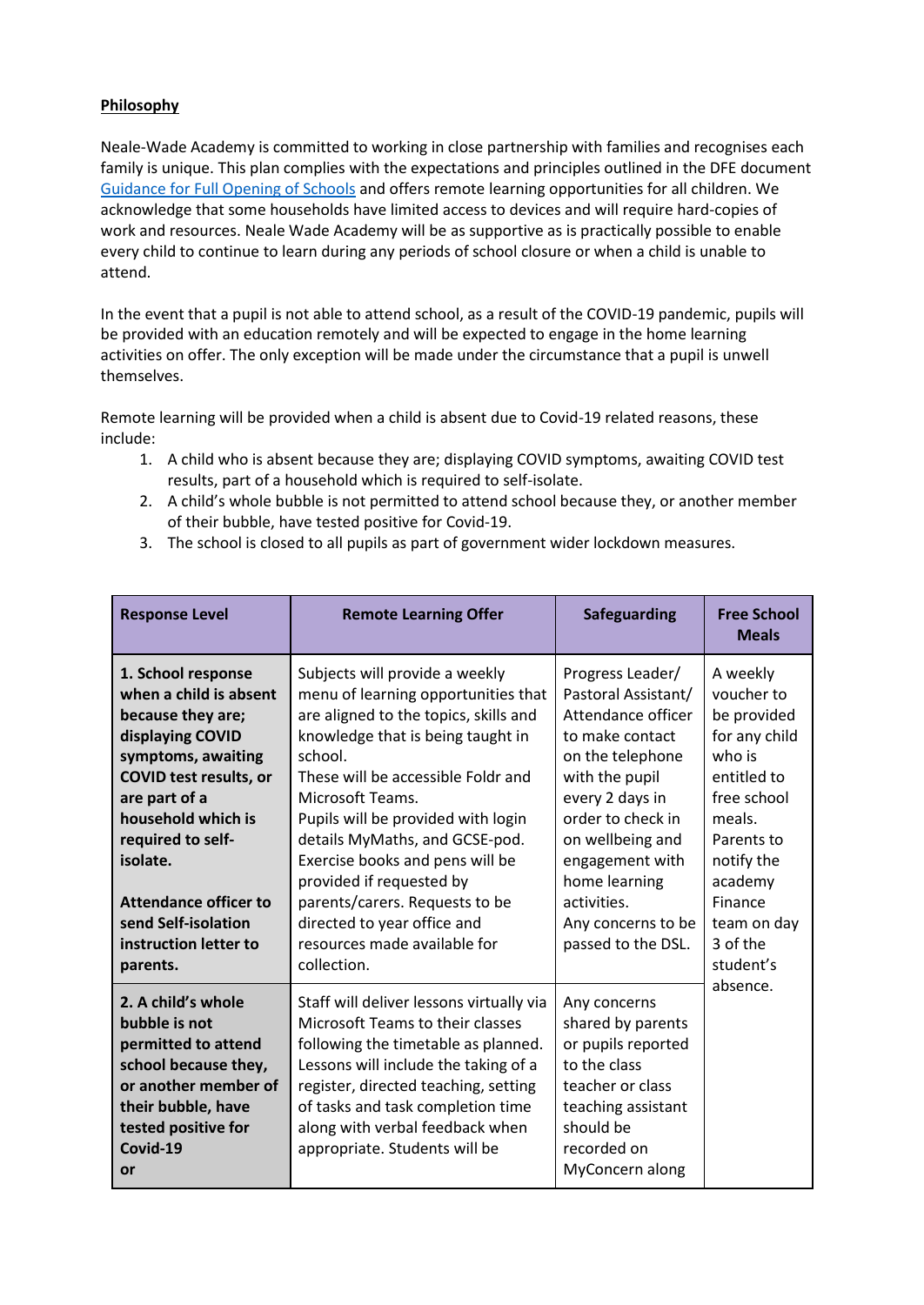| saved to the class Teams page. | 3. The school is closed<br>to all pupils as part of<br>government wider<br>lockdown measures. | expected to submit their work<br>electronically to their class teacher.<br>Where a teacher is unable to take<br>the lesson, work will be available in<br>the 'Files' section of the class<br>Teams page.<br>Live lessons will be recorded and | with the follow up<br>action/resolution.<br>Significant<br>safeguarding<br>concerns should<br>be reported to the<br>DSL/DDSL. |  |
|--------------------------------|-----------------------------------------------------------------------------------------------|-----------------------------------------------------------------------------------------------------------------------------------------------------------------------------------------------------------------------------------------------|-------------------------------------------------------------------------------------------------------------------------------|--|
|--------------------------------|-----------------------------------------------------------------------------------------------|-----------------------------------------------------------------------------------------------------------------------------------------------------------------------------------------------------------------------------------------------|-------------------------------------------------------------------------------------------------------------------------------|--|

# **Roles and Responsibilities when a whole class or bubble is closed and children are at home**

**Teachers:**

- Will be provided with a Laptop for use at home to assist them in the preparation and delivery of remote learning education for the pupils in their class.
- Will have access to ongoing support and appropriate CPD to ensure they are confident with delivering remote education via Microsoft Teams.
- Where they are unable to work for any reason during this time, for example due to sickness or caring for a dependent, they should report this using the normal Neale-Wade Academy staff absence procedures (See appendix 1) and confirm with the Curriculum Leader that work for the lesson is available for all classes that they are due to teach that day/ or provision has been made for Live lessons, to be delivered by another member of the department.
- Will be expected to be available for their full normal contact hours with core online learning activities taking place between 8.50am- 3.10pm on each of their normal working days.
- Prepare lessons to be delivered remotely, to be delivered via Microsoft Teams for the majority of pupils.
- Provide feedback for pupils, on work submitted by 3.30pm, at the end of each day via Microsoft Teams. Work which is completed and submitted after 3.30pm will be marked and feedback offered the following day.
- Direct the class teaching assistant in supporting the work and learning of pupils who are working remotely.
- Report any significant safeguarding concerns immediately to our Designated Safeguarding Lead DSL: Hilary Hitch or DDSL: Mark Loveday, Aynsley Welling and Gina Brown.

# **Teaching Assistants/ Learning Support Assistants:**

- Will all be provided with a Laptop for use at home to assist them in supporting the delivery and preparation of remote learning education for the pupils in their class.
- Will have access to ongoing support and appropriate CPD to ensure they are confident with delivering remote education via Microsoft Teams.
- Will be expected to be available for their normal contracted working hours with core online learning activities usually taking place between 8.50am-3.10pm on their working days to respond to questions from children and or parents via Microsoft Teams/ school email account.
- Where they are unable to work for any reason during this time, for example due to sickness absence, they should report this using the normal Neale-Wade Academy staff absence procedures (See Appendix 1).
- Join and support the teacher in Microsoft Teams check in sessions daily with pupils from the class
- Support the preparation of lessons to be delivered remotely.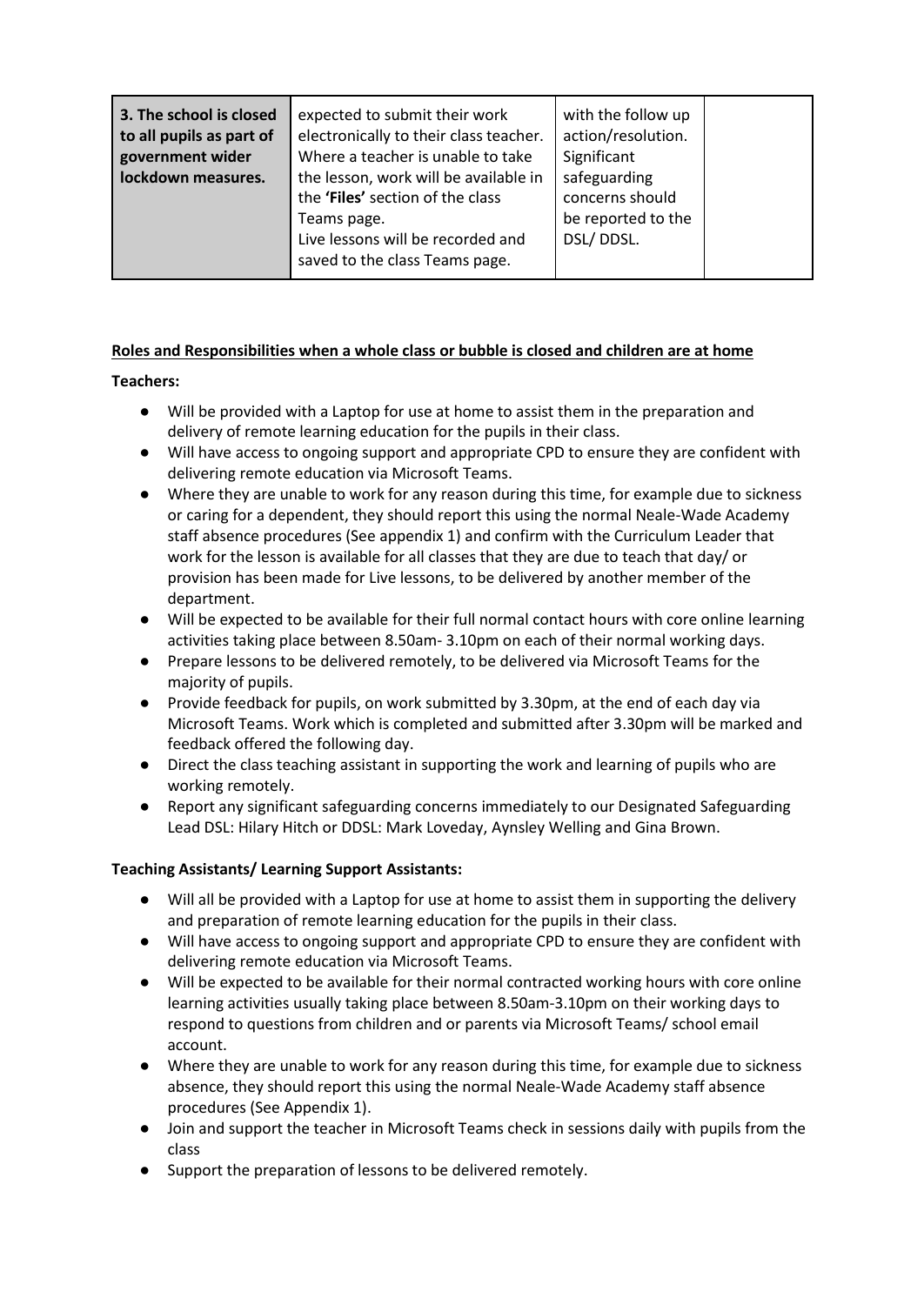- Be available to assist in providing written and verbal feedback to pupils, to make contact with parents and where any concerns arise offer support and record on My Concern, as directed by the class teacher.
- Report any significant safeguarding concerns immediately to our Designated Safeguarding Lead DSL: Hilary Hitch or DDSL: Mark Loveday, Aynsley Welling and Gina Brown

## **Senior Leaders**:

- Be responsible for coordinating our Remote Learning offer including daily monitoring of engagement.
- Where a teacher or teaching assistant is absent, liaise with curriculum leader to ensure continuation of appropriate provision is made for the class.
- Monitoring and quality assuring the effectiveness of our Remote Learning Offer, through regular 'meetings' with teachers and subject leaders, reviewing work set or reaching out for feedback from pupils and parents.
- Liaise with the Designated Safeguarding Lead DSL: Hilary Hitch or DDSL: Mark Loveday, Aynsley Welling or Gina Brown regarding any significant safeguarding concerns.
- Monitor the security of remote learning systems, such as GDPR and safeguarding considerations

# **IT Systems Manager / Digital Learning / Virtual School Leader:**

- To maintain and update the main Neale-Wade Academy Central Logins and passwords for Microsoft Teams and ensure the Central Record is kept updated.
- To issue new passwords to pupils in the event that a child locks their account.
- To manage access to class accounts in the event that a teacher is off sick or has locked their account.
- Admin Email: e.g. [Name@neale-wade.org](mailto:Name@neale-wade.org) / Password: Management1234

# **IT Support team Local / ALT Central:**

- Fixing issues with systems used to set and collect work
- Helping staff with any technical issues they're experiencing
- Reviewing the security of remote learning systems and flagging any data protection breaches to the data protection officer
- Assisting pupils and parents with accessing the internet or devices

# **SENDCO**

- Liaising with the ICT technicians to ensure that the technology used for remote learning is accessible to all pupils and that reasonable adjustments are made where required.
- Liaising with class teachers to ensure that pupils with EHC plans continue to have their needs met while learning remotely.
- Liaising with the Principal, and other organisations, to make any alternate arrangements for pupils with EHC plans if necessary
- Monitor the quality and appropriateness of education provided for pupils with SEND and or an EHCP.

# **Designated Safeguarding Leaders**

Our DSL and DDSL are responsible for managing and dealing with any safeguarding concerns in line with the procedures set out in our Safeguarding and Child Protection Policy.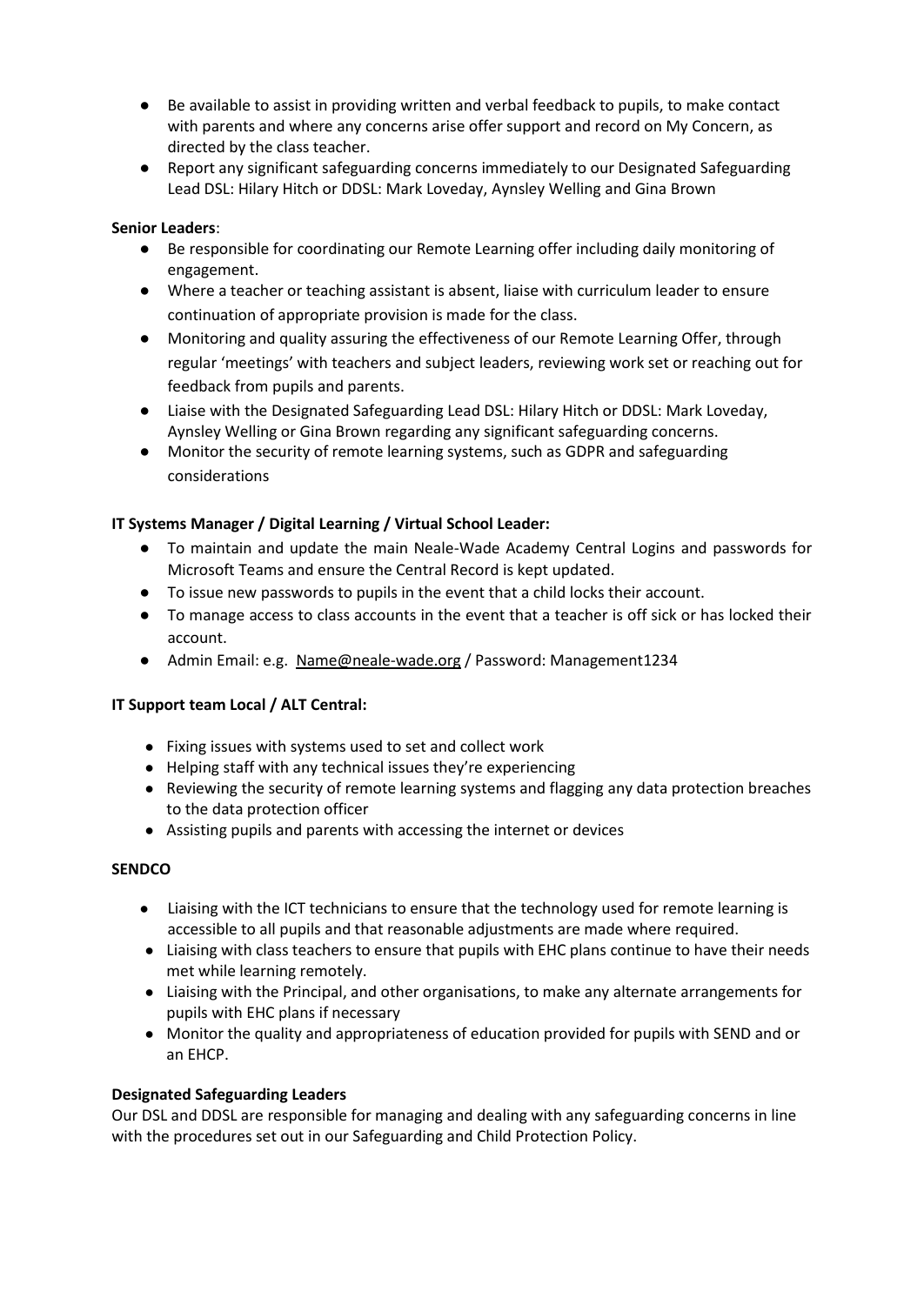## **School Business Manager**

- Ensuring value for money when arranging the procurement (under£1000) of equipment or technology or working with Trust Procurement lead in alignment with Trust policy and advice.
- Ensuring that Neale-Wade Academy has adequate insurance to cover all remote working arrangements as covered by RPA

### **Pupils and Parents**

Staff can expect pupils learning remotely to:

- ✔ Complete work to the deadline set by teachers
- $\checkmark$  Seek help if they need it, from teachers via email in the first instance.
- ✔ Alert teachers via email if they're not able to complete work

Staff can expect parents with children learning remotely to:

- $\checkmark$  Make the school aware if their child is sick or otherwise can't complete work using the 01354 606000 phone number.
- $\checkmark$  Seek help from the appropriate member of staff if they need it
- ✔ Be respectful when making any complaints or concerns known to staff

## **Governing Body**.

The Governing Body is responsible for:

- Monitoring Neale-Wade Academy's approach to providing remote learning to ensure education remains as high quality and accessible as possible
- Ensuring that staff are certain that remote learning systems are appropriately secure, for both data protection and safeguarding reasons

# **Home and School Partnership**

- Class teachers will ensure that our children are familiar with and can confidently use Microsoft Teams and their school email account.
- We encourage parents to support their children's work by providing a safe, appropriate place to work and by encouraging them to work with good levels of concentration and best efforts.
- We would encourage children who are learning remotely, to follow the structure of a school day in line with their normal timetable
- Staff will ensure that work is uploaded to Foldr and/or Microsoft Teams
- Parents can contact class teachers via email, should they experience any difficulties.
- All children sign an Acceptable Use Policy at school which includes e-safety rules and this applies when children are working on computers at home.
- A Chromebook / laptop may be loaned by the school to a pupil where parents/ carers agree to take responsibility for the care and acceptable use of the device.

# **Resources and tools used to deliver the Remote Learning Plan**.

Resources include:

● Online tools for KS3-5 *(Microsoft Teams; GCSE-Pod, MyMaths, BBC Bitesize, Oak Academy etc)*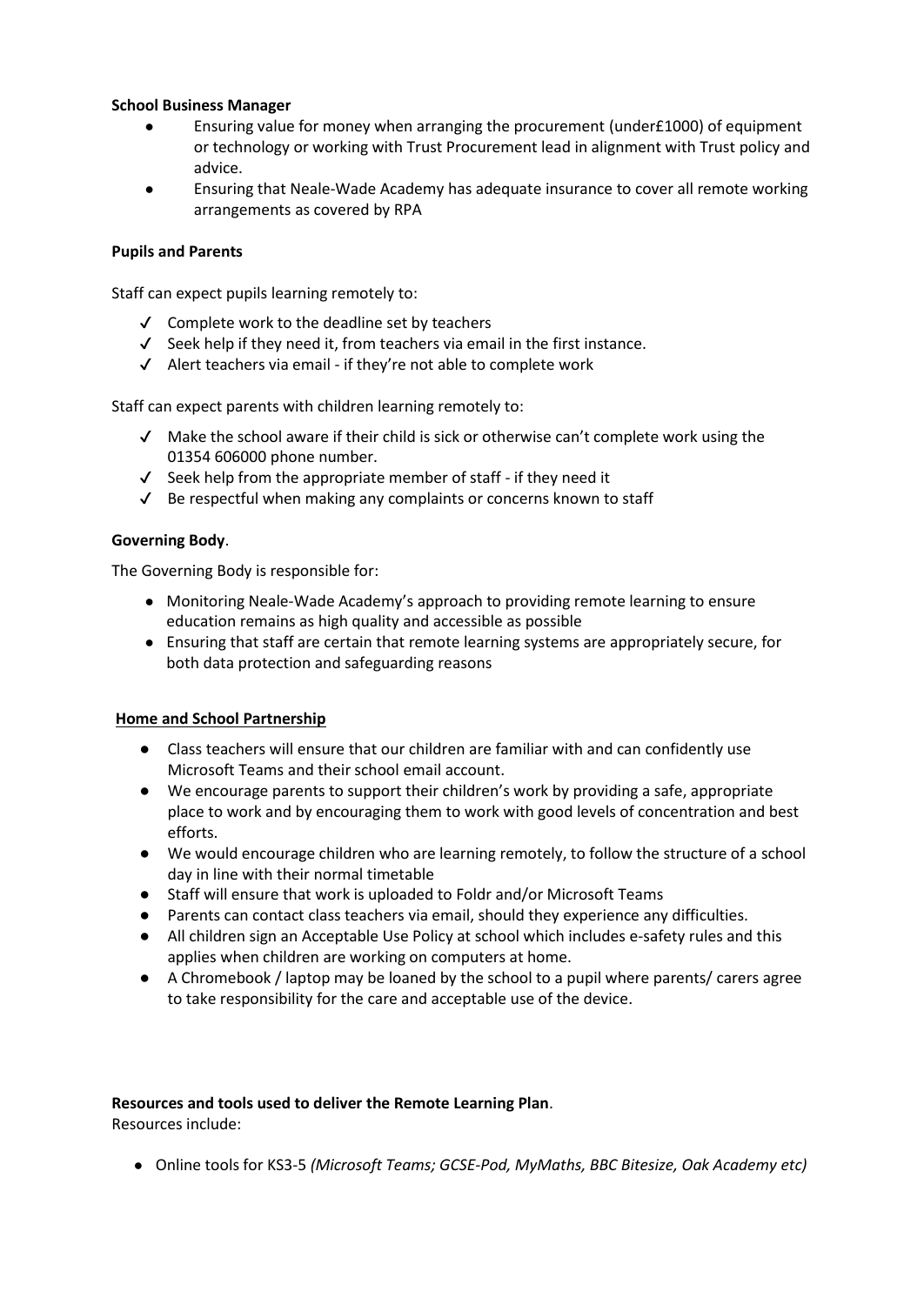- Use of recorded video for lesson instructions and assemblies
- Telephone calls made to pupils and parents at home
- Books, pencils, pens, resource sheets and pupil logins and passwords for all platforms made available for collection from the office when needed.
- Physical materials such as story books and writing tool

#### **Software and online platforms**

Within all plans, teachers will set appropriate work in line with our current curriculum, primarily supplemented by a range of digital resources.

In preparation for home-learning, parents and children need to receive logins and passwords for the following platforms (likewise teaching and teaching assistant staff need to be familiar with them):

For example

- Microsoft Teams
- GCSE-pod
- MyMaths
- School email accounts

Data Protection Impact Assessments will be undertaken where personal data will be uploaded to learning and teaching web based and cloud platforms to ensure compliance with the GDPR and the Data Protection Act 2018. Further to ensure that there are robust data security mechanisms in place to protect an individual's privacy of their personal data from unauthorised access.